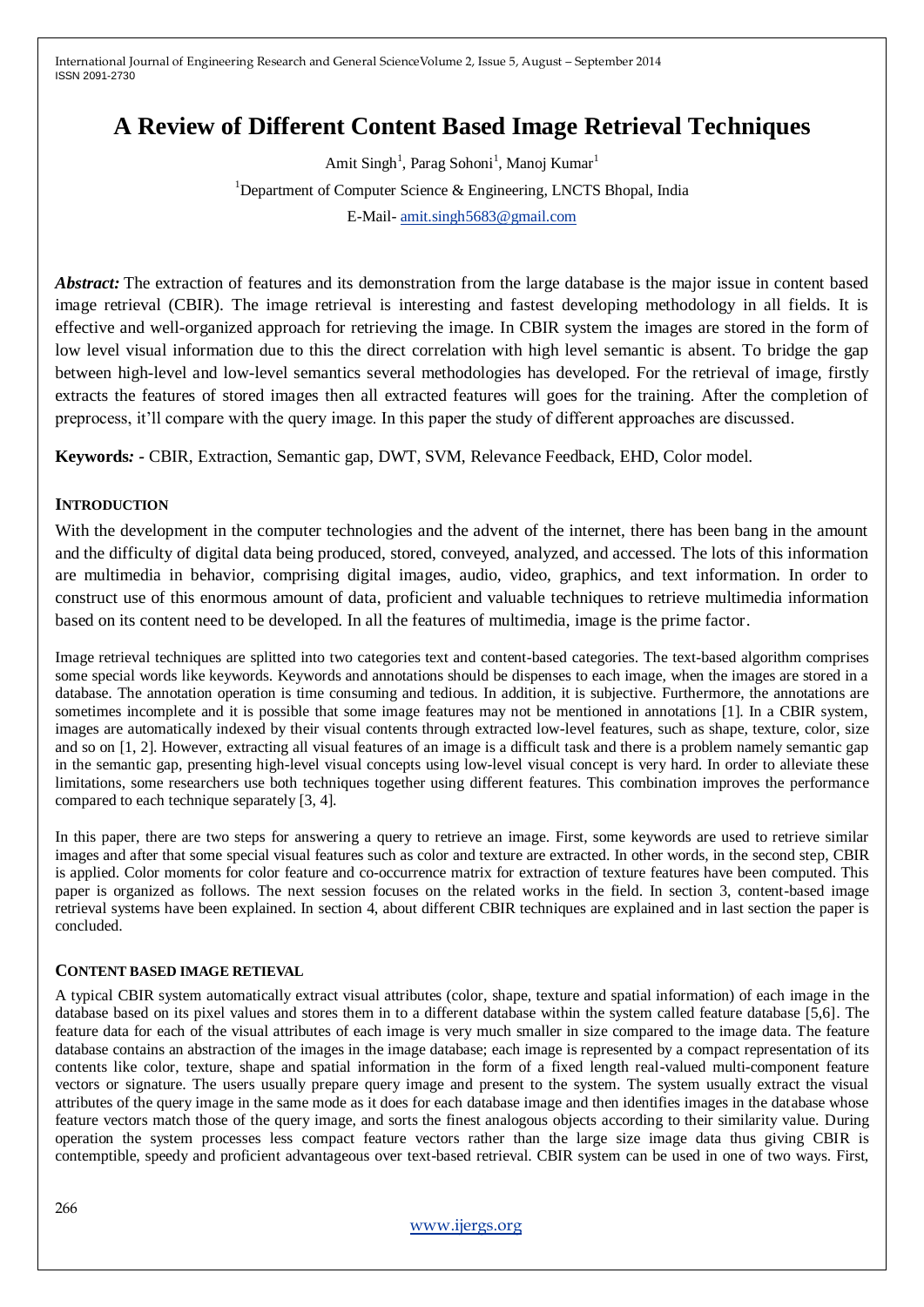precise image matching, that is matching two images, one an example image and another image in image database. Second is estimated image matching which is finding very intimately match images to a query image [7].



**FIG. 1. BLOCK DIAGRAM OF SEMANTIC IMAGE RETRIEVAL**

# **BASICALLY CBIR USED TWO APPROACHES FOR RETRIEVING THE IMAGES FROM THE IMAGE DATA BASE. • Two approaches**

#### **TEXT-BASED APPROACH (INDEX IMAGES USING KEYWORDS) CONTENT-BASED APPROACH (INDEX IMAGES USING IMAGES) Text-Based Approach:**

Text based method used the keywords descriptions as a input and get the desired output in the form of similar types of images .Examples:- (Google, Lycos, etc.) [14].

# **Content-Based Approach:**

Content based approach using image as an input query and it generate the output of similar types of images [14].

# RELATED WORK

There are various method has been proposed to extract the features of images from very large database. In this paper various algorithms are discussed to retrieve the image:

**a) Jisha. K. P, Thusnavis Bella Mary. I, Dr. A. Vasuki [8]:** proposed the semantic based image retrieval system using Gray Level Co-occurrence Matrix (GLCM) for texture attribute extraction. On the basis of texture features, semantic explanation is given to the extracted textures. The images are regained according to user contentment and thereby lessen the semantic gap between low level features and high level features.

# **b) Swati Agarwal, A. K. Verma, Preetvanti Singh [9]:**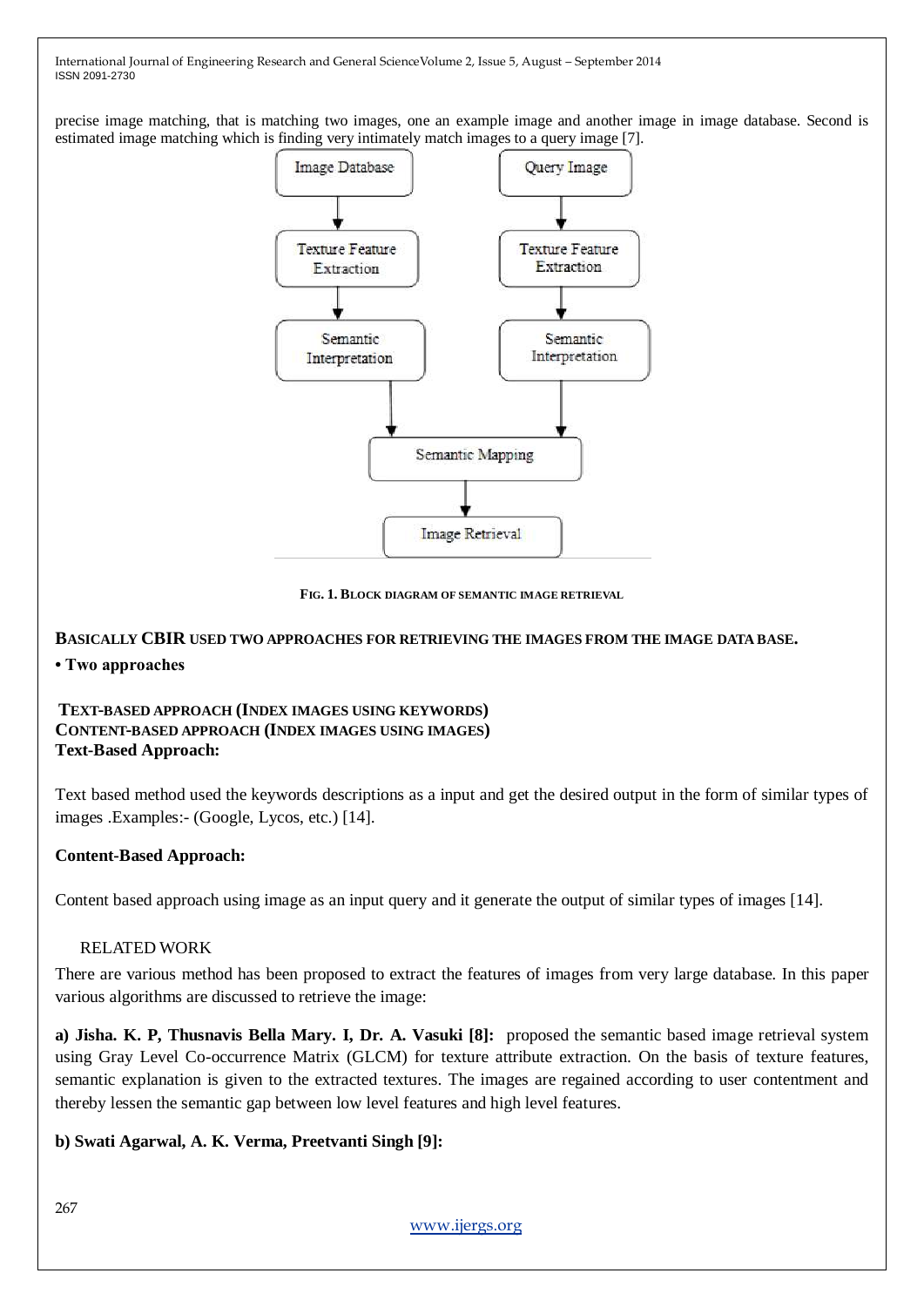The proposed algorithm is enlightened for image retrieval based on shape and texture features not only on the basis of color information. Firstly the input image is decomposed into wavelet coefficients these wavelet coefficients give generally horizontal, vertical and diagonal features in the image. Subsequent to wavelet transform (WT) and Edge Histogram Descriptor (EHD) is then used on preferred wavelet coefficients to gather the information of foremost edge orientations. The grouping of DWT and EHD methods increases the performance of image retrieval system for shape and texture based retrieve. The performance of diverse wavelets is also compared to find the appropriateness of meticulous wavelet function for image retrieval. The proposed algorithm is skilled and examined for large image database. The results of retrieval are conveyed in terms of exactitude and recall and compared with different other proposed schemes to show the supremacy of our scheme.

**c) [Xiang-Yang Wang,](http://www.sciencedirect.com/science/article/pii/S0045790613000116) [Hong-Ying Yang,](http://www.sciencedirect.com/science/article/pii/S0045790613000116) [Dong-Ming Li](http://www.sciencedirect.com/science/article/pii/S0045790613000116) [10]:** proposed a new content-based image retrieval technique using color and texture information, which achieves higher retrieval effectiveness..Initially, the image is altered from RGB space to adversary chromaticity space and the individuality of the color contents of an image is incarcerated by using Zernike chromaticity distribution moments from the chromaticity space. In next, the texture attributes are extracted using a rotation-invariant and scale-invariant image descriptor in contour-let domain, which presents the proficient and flexible estimation of early processing in the human visual system. Lastly, the amalgamation of the color and texture information provides a vigorous feature set for color image retrieval. The experimental results reveal that the proposed color image retrieval is more accurate and efficient in retrieving the userinterested images.

**d) S. Manoharan, S. Sathappan [11**]: They Implemented the high level filtering wherever they are using the Anisotropic Morphological Filters, hierarchical Kaman filter and particle filter proceeding with feature extraction method based on color and gray level feature and subsequent to this the results were normalized.

**e) Heng Chen and Zhicheng Zhao [12]:** authors described relevance feedback method for image retrieval. Relevance feedback (RF) is an efficient method for content-based image retrieval (CBIR), and it is also a realistic step to shorten the semantic gap between low-level visual feature and high-level perception. SVM-based RF algorithm is proposed to advances the performance of image retrieval. In classifier training, a model expanding method is adopted to stability the proportion of positive samples and negative samples. After that a fusion method for multiple classifiers based on adaptive weighting is proposed to vote the final query results. SVM-based RF scheme is proposed to improve performance of image retrieval. In classifier training, a sample intensifying scheme is accepted to balance the proportion of positive and negative samples and then fusion scheme for multiple classifiers based on adaptive weighting is anticipated to vote the final query results.

# **f) Monika Daga, Kamlesh Lakhwani [13]:**

Proposed a new CBIR classification was being developed using the negative selection algorithm (NSA) of ais. Matrix laboratory functionalities are being used to extend a fresh CBIR system which has reduced complexity and an effectiveness of retrieval is increasing in percentage depending upon the image type.

**g) S. Nandagopalan, Dr. B. S. Adiga, and N. Deepak [15]:** They proposed a novel technique for generalized image retrieval based on semantic contents is offered. The grouping of three feature extraction methods specifically color, texture, and edge histogram descriptor. There is a prerequisite to include new features in future for better retrieval efficiency. Any combination of these techniques, which is more suitable for the application, can be used for retrieval. This is presented through User Interface (UI) in the form of relevance feedback. The image properties analyzed in this work are by using computer vision and image processing algorithms. Anticipated for color the histogram of images are calculated, for texture co-occurrence matrix based entropy, energy etc are calculated and for edge density it is Edge Histogram Descriptor (EHD) that is found. To retrieval of images, a new idea is developed based on greedy approach to lessen the computational complexity.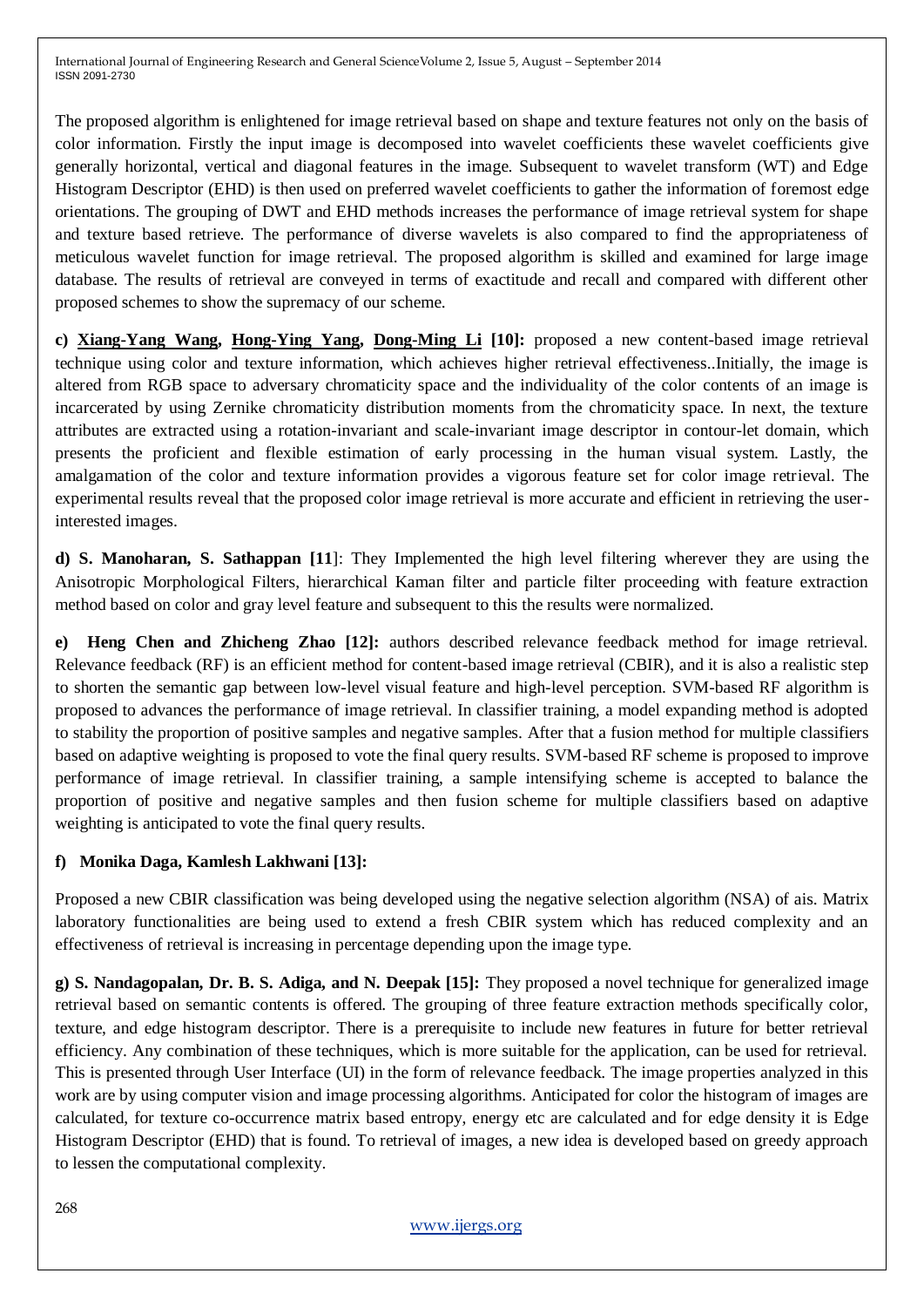**h) G. Pass [16]:** They proposed a novel method to describe spatial features in a more precise way. Moreover, this model is invariant to scaling, rotation and shifting. In the proposed method segmentations are objects of the images and all images are segmented into several pieces and ROI (Region of Interest) technique is applied to extract the ROI region to enhance the user interaction.

**i) Yamamoto** [17] proposed a content-based image retrieval system which takes account of the spatial information of colours by using multiple histograms. The proposed system roughly captures spatial information of colors by dividing an image into two rectangular sub-images recursively. The proposed method divides an image into dominant two regions using a straight line vertically or horizontally, even when the image has three or more color regions and the shape of each region is not rectangular. In each sub-image, the division process continues recursively until each region has a homogeneous color distribution or the size of each region becomes smaller than a given threshold value. As a result, a binary tree which roughly represents the color distribution of the image is derived. The tree structure facilitates the evaluation of similarity among images.

# **DIFFERENT IMAGE RETRIEVALTECHNIQUES**

There are various techniques have been proposed to retrieve the image effectively and efficiently from the large set of image data in which some of the methods are described below:

# **Relevance Feedback:**

Every user"s need will be different and time varying. A typical scenario for relevance feedback in content-based image retrieval is as follows [19]:

Step 1: Machine provides early retrieval results

Step 2: User provides opinion on the currently exhibited images based on the degree whether they are relevant or irrelevant to her/his request

Step 3: Machine learns the judgment of the user and again search for the images according to user query. Go to step 2

# **Gaussian Mixture Models:**

Gaussian mixture models are one of the density models which includes a number of component Gaussian functions. These functions are combined with different weights to form a multi-modal density. Gaussian mixture models are a semi-parametric which can be used instead of non-parametric histograms (which can also be used to approximate densities). It has high flexibility and precision in modeling the underlying distribution of sub-band coefficients. Consider N texture classes labeled by  $n \in \mathbb{N} \cong \{1,...N\}$  related to different entities. In order to classify a pixel, neighborhood of that pixel must be considered. Then S´S sub-images blocks features can be computed assign classes to these blocks [20]. The set of blocks is represented by B. The neighborhood of a block b is called patch P(b). It should be defined as the group of blocks in a larger T.<sup>T</sup> sub-image with b at its centre. Db is designated as the data associated to that block and Vb  $\in$  N be the classification of b. The classification can be done based on the following rule Equation (1):

 $v = \argmax \tilde{O}Pr(Db \mid vb = n)$  (1)

Thus, all the blocks in P(b) which has class n maximizes the probability of the data in P(b). It reduces computation time to classify the texture. The data Db linked with each block is denoted by the vector of features  $\bar{x}$ . For each and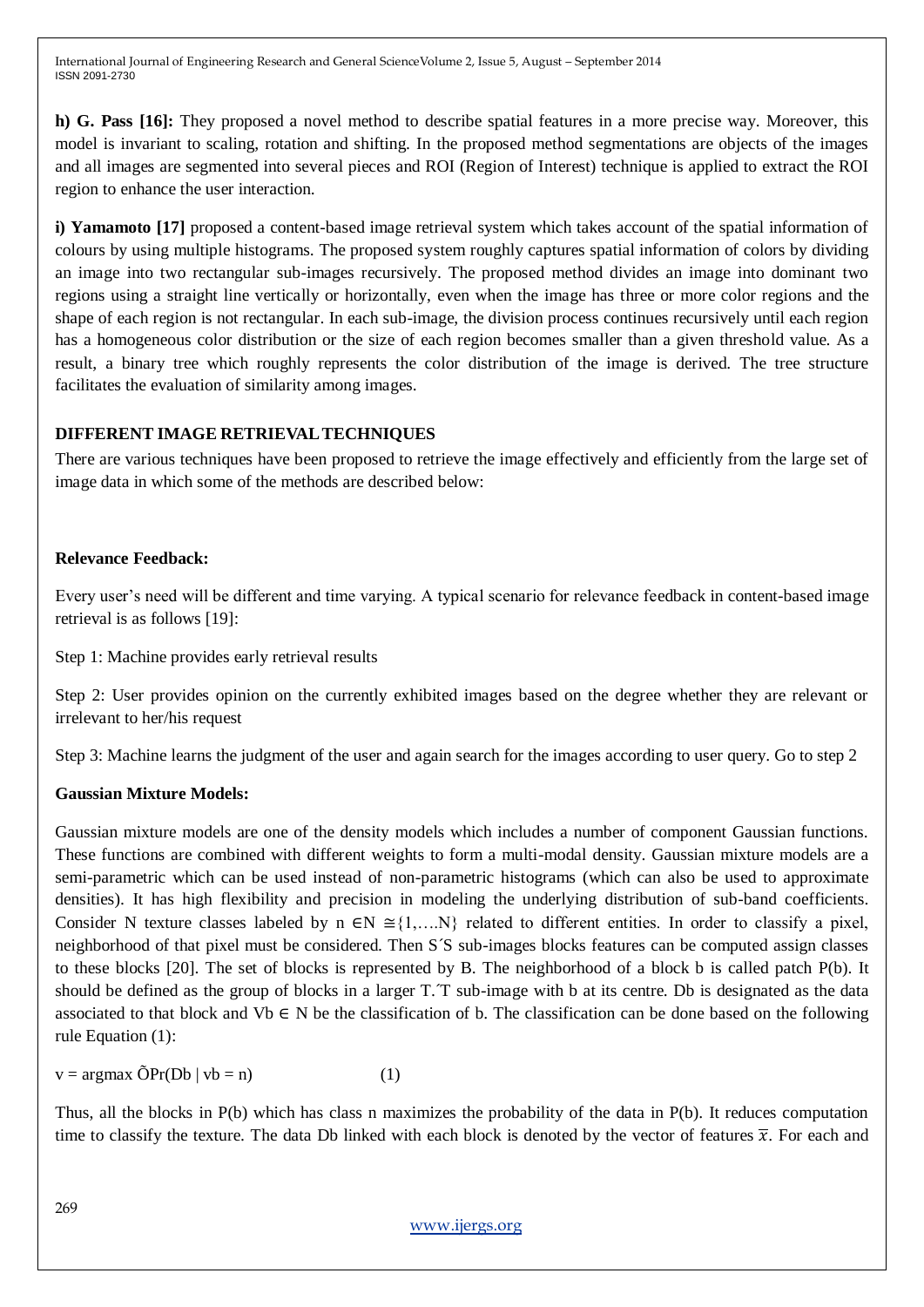every texture class, a probability distribution that represents the feature statistics of a block of that class must be selected. Thus the probability that obtained  $\bar{x}$  will be a convex combination of M Gaussian densities Equation (2):

$$
P(\bar{x}|\{p_i,\bar{\mu}\sum_i\}) = \sum_{i=1}^M p_i b(\bar{x},\bar{\mu}_i\sum_i)
$$
 (2)

where,  $b(\bar{x}, \overline{\mu_i} \overline{\Sigma_i})$  is Gaussian of mean  $\overline{\mu_i}$  and

Covariance  $\Sigma$  the parameters for a given class are thus

 $\{p_i, \overline{\mu}_i \sum_i | i \in M \}.$ 

A GMM is the natural model which can be if a texture class contains a number of distinct subclasses. Thus by using Gaussian mixture model to retrieve the texture properties of the image gives desired accuracy.

# **Semantic template:**

This technique is not so widely used. Semantic templates are generated to support high-level image retrieval. Semantic template is usually defined as the "representative" feature of concept calculated from a collection of sample images [8].

# **Wavelet Transform:**

Wavelet transforms are based on diminutive waves, called wavelets, of varying frequency & limited duration. Discrete wavelet transform renovate the image in four different parts higher frequency part (HH), high low frequency part (HL), Low high frequency part(LH), lower part (LL) vertical parts is 1-level image decompositions then compute moments of all frequency part than store and use it as feature to obtain the images. Texture entropy and contrast, clumsiness are the mostly used properties. Statistical features of grey levels were one of the efficient methods to classify texture. The Grey Level Co-occurrence Matrix (GLCM) is used to extract second order statistics from an image. GLCMs have been used very profitably for texture calculations. From Grey Level Co-occurrence Matrix all the features are deliberated and stored into the database. The use of Grey Level Co-occurrence Matrix provides good result but it is in spatial domain so it is more error pron. CCH (Contrast Context Histogram) to find out the feature of the query image and other images stored in the database. CCH is in spatial domain and it presents global distribution. The MPEG Descriptors has been used like Edge Histogram Descriptor for texture. The Edge histogram differentiates edges according to their direction [20].

# **Gabor filter:**

They are widely used for texture analysis because its similar characteristics with human perception. A twodimensional Gabor function  $g(x, y)$  consists of a sinusoidal plane wave of some frequency and orientation (carrier), modulated by a two dimensional translated Gaussian envelope. Gabor Filter have one mother filter using that other filter banks are generated and their features are calculated and stored in database. Structure of different types of Edges [20]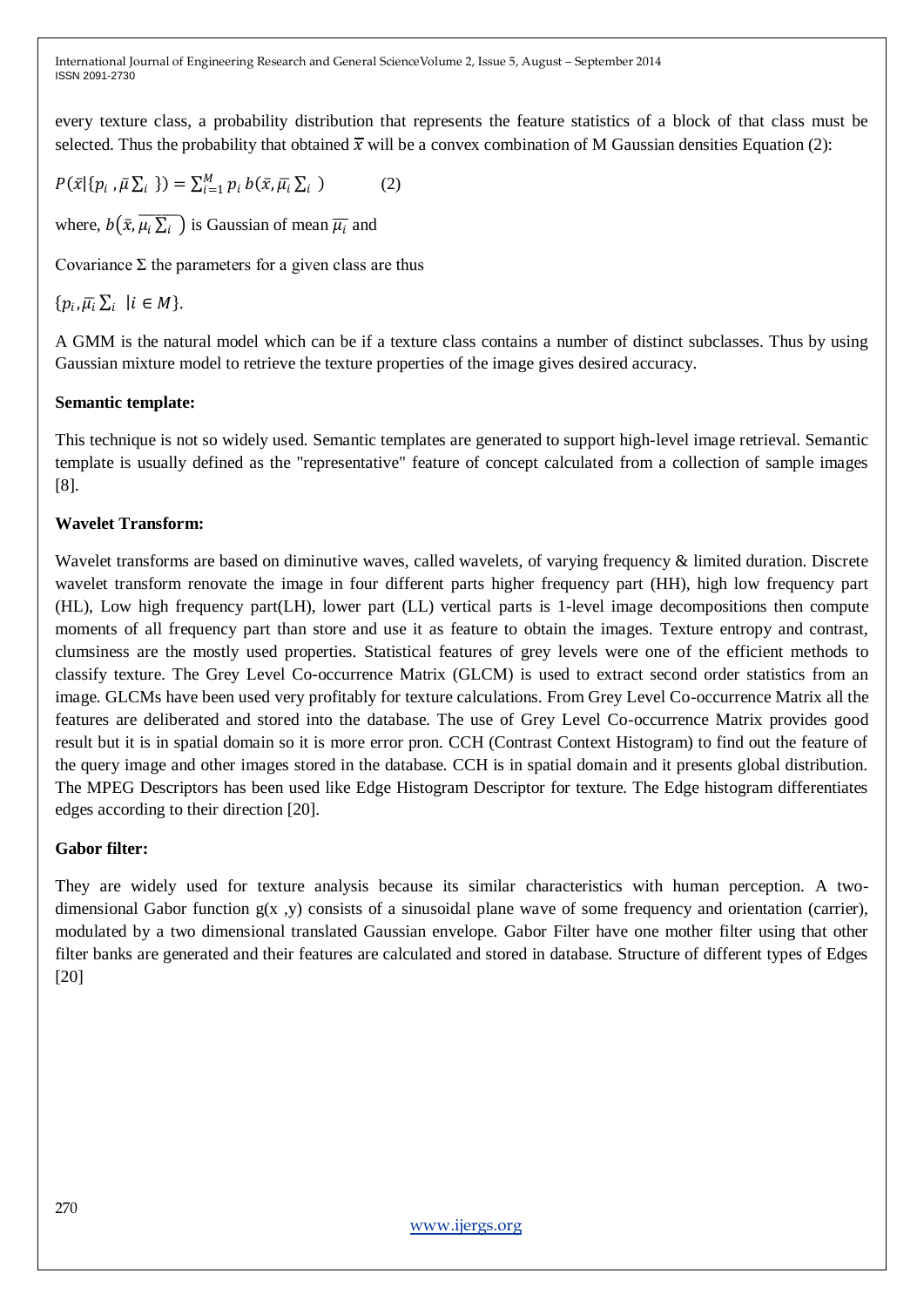

Fig. 2. Different types of edges

#### **Support Vector Machine**

Support vector machine is a supervised learning technique that analyzes data and identify pattern used for classification. It takes a set of input, read it and for each input desired output form [21] such type of process is known as classification, when if output is continuous than regression performed. For constructing maximum separating hyperplanes SVM maps input vector to a higher dimension feature space. Feature space refers to an input space which is reserved for measuring similarity with the help of kernel function. It is high dimension space where linear separation becomes very easier than input space [22]. In this, raw data is transformed into a fixed length sample vectors. Here are two terms which are used in feature space i.e. called feature values and feature vectors. The features of image is called feature values and these feature values presented the machine in a vectors is known as feature vectors. Kernel function used in the kernel method performing some operation such as classification, clustering upon different categories of data like text document, progression, vectors, group of points, image and graphs etc. it maps the input data into a higher dimension feature space because in this data could be easily separated or better structured [23]. There are some points in the feature space which are separated by some distance is called support vectors. It is the point between origin and that point and demonstrates the location of the separator. The detachment from the decision surface to the closet data point concludes the margin the classifier.



Fig. 3. Linear separating hyper-planes for two class separation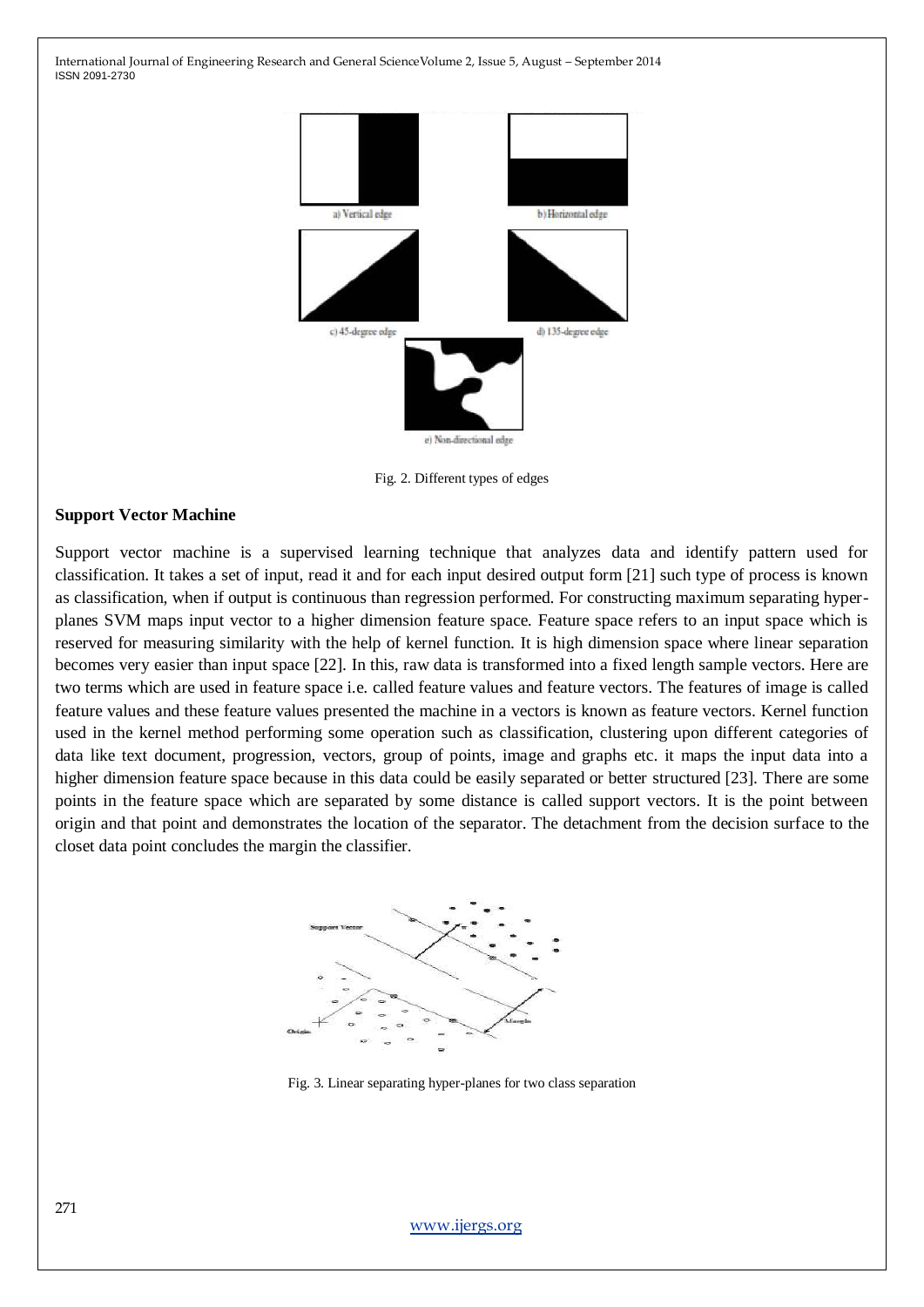# **Color Histogram:**

It is a standard demonstration of color characteristic in CBIR systems. It is very efficient in description of both local and global features of colors. This computes the chromatic information and invariant of image along the view axes for translation and rotation, when the large scale image data base computes histogram, its efficiency is not satisfactory and to overcome this conflict joint histogram technique is introduced. Color histograms are a fundamental technique for retrieving images and extensively used in CBIR system. The color space has segmentation, for every segment the pixels of the color within its bandwidth are counted, which demonstrates the relative frequencies of the counted colors. We use the RGB color space for the histograms. Only minor differences have been observed with other color spaces for the histogram. Color Histogram H(m) is a distant probability function of the image color. This probability function is used for the determination of joint probability function for the intensities of the three color channels. Further informally, the color histogram is defined as.

ha,b,c=N.prob(a,b,c)

where a, b, c represent the three color channel (RGB)

 $H(m) = [h1, h2...hn]$ 

 $Hk=nk/N, k=1, 2,...n;$ 

where N is the no. of pixel image M and nk is the no. of pixel with the image value k.

# **2D Dual-Tree Discrete Wavelet Transform:**

D-DWT is developed to overcome two main drawbacks of DWT: shift variance and poor directional selectivity [24]. With carefully designed filter banks, DDWT mainly has following advantages: approximate shift invariance, directional selectivity, restricted redundancy, and analogous computation efficiency as DWT either the real part or the imaginary part of DDWT [24] yields perfect reconstruction and thus can be employed as a stand-alone transform. We use magnitude of sub-bands to determine feature vector. The execution of DDWT is very simple. An input image is decomposed by two partitions of filter banks,  $(H_0^a, H_1^a)$  and  $(H_0^b, H_1^b)$  disjointedly, filtering the image horizontally and then vertically just as predictable 2D- DWT does. Then eight sub bands are acquired:

 $LL_a$ ,  $HL_a$ ,  $LH_a$ ,  $HH_a$ ,  $LL_b$ ,  $HL_b$ ,  $LH_b$  and  $HH_b$ 

Each high-pass sub-band from one filter bank is combined with the corresponding sub-band from the other filter bank by uncomplicated linear operations: averaging or differencing. The size of every sub-band is the equal as that of 2D DWT at the same level. But there are six high pass sub-bands instead of three high-pass sub-bands at each level. There are two low-pass sub-bands, LLb and LLa are recursively decomposed up to a preferred level within each branch. The basic functions of 2D DDWT and 2D DWT are shown in Fig. 4.a and Fig. 4.b correspondingly. Each DDWT basis function is oriented at a definite direction, including  $\pm 75^\circ$ ,  $\pm 15^\circ$ , and  $\pm 45^\circ$ . Conversely, the basis function of HH subband of 2D DWT mixes directions of ±45º together.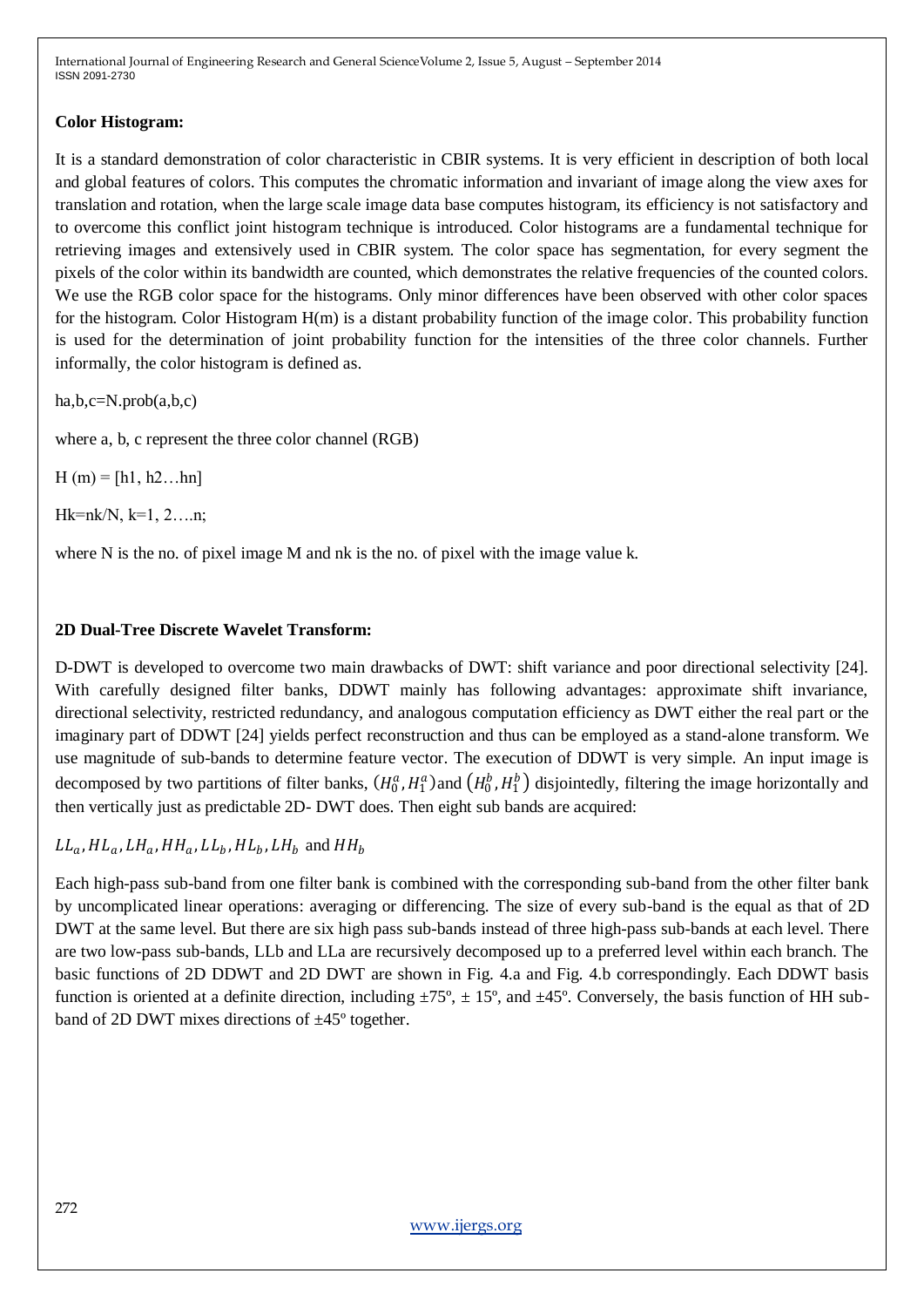





Fig. 4. 2-D Discrete Wavelet Transform sub-bands

#### **CONCLUSION AND FUTURE WORK**

The study in content-based image retrieval (CBIR) in the past has been emphasis on image processing, low-level feature extraction, etc. Extensive experiments on CBIR systems demonstrate that low-level image features cannot always describe high-level semantic concepts in the users' mind. It is believed that CBIR systems should provide maximum support in bridging the "semantic gap" between low-level visual features and the richness of human semantics. In this paper literature of different content retrieval method is discussed like SVM based retrieval, SVM with relevance feedback method, DWT based method etc in which some of the methods are efficient to shorten the semantic gap between the image while some are less so in future work need to develop such technique which much efficiently and effectively reduces the semantic gap and increases the information gain.

# **REFERENCES:**

[1]. H. Mohamadi, A. Shahbahrami, J. Akbari, " Image retrieval using the combination of text-based and contentbased algorithms", Journal of AI and Data Mining, Published online: 20, February-2013.

[2]. Pabboju , S. and gopal, R. ( 2009). A Novel Approach For Content- Based Image Global and Region Indexing and Retrieval System Using Features. International Journal of Computer Science and Network Security. 9(2), 15-21.

[3]. Li, X., Shou, L., Chen, G., Hu, T. and Dong, J. (2008). Modelling Image Data for Effective Indexing and Retrieval In Large General Image Database. IEEE Transaction on Knowledge and Data Engineering. 20(11), 1566-1580.

[4]. Demerdash, O., Kosseim, L. and Bergler, S. (2008). CLaC at Image CLEFphoto 2008, ImageCLEF Working Notes.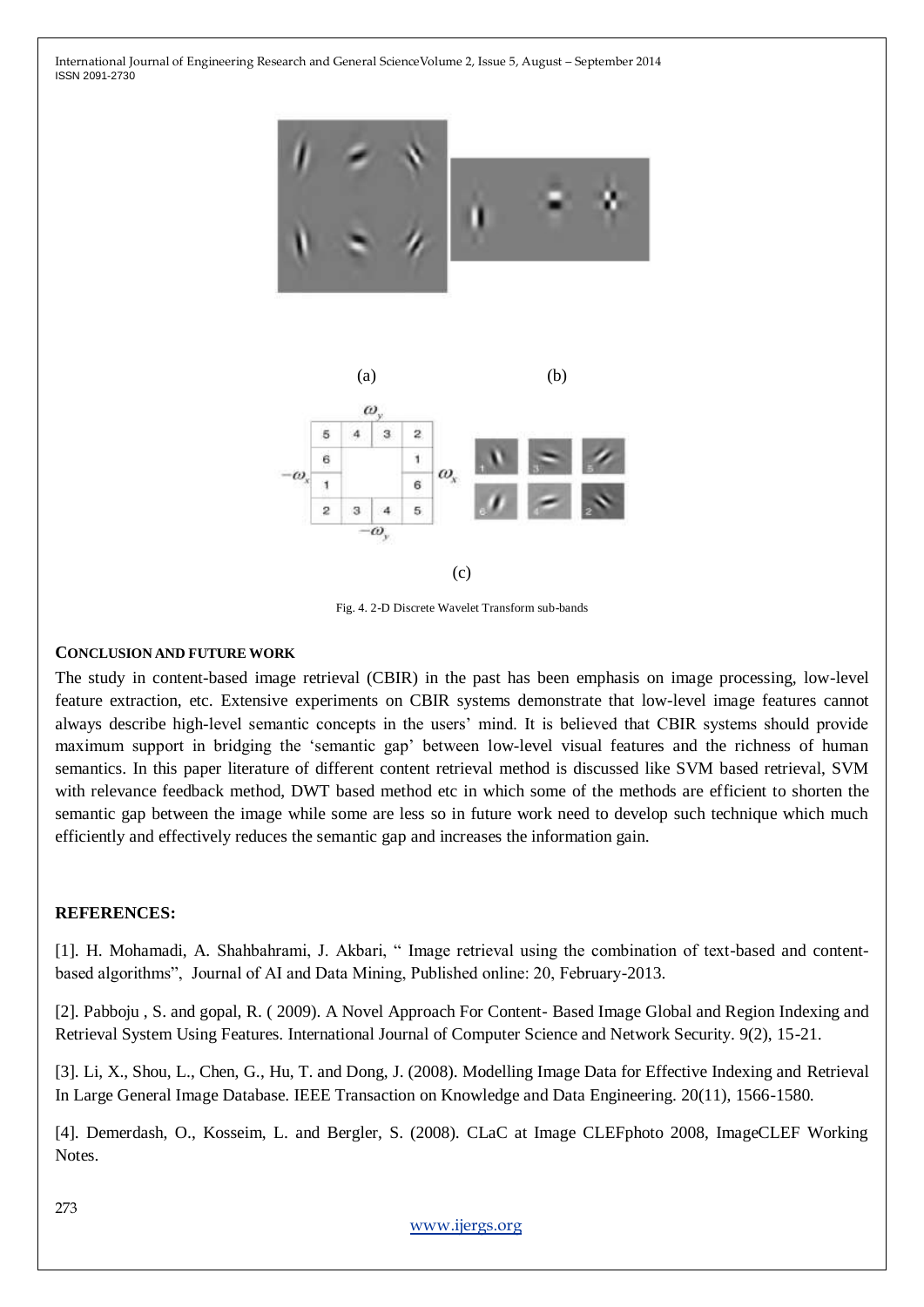[5]. K. C. Sia and Irwin King. "Relevance feedback based on parameter estimation of target distribution" In IEEE International Joint Conference on Neural Networks, pages 1974–1979, 2002.

[6] Simon Tong and Edward Chang. "Support vector machine active learning for image retrieval. In MULTIMEDIA "in Proceedings of the ninth ACM international conference on Multimedia, pages 107–118.2001.

[7] M. E. J. Wood, N. W. Campbell, and B. T. Thomas. "Iterative refinement by relevance feedback in content-based digital image retrieval" In ACM Multimedia 98, pages 13–20. ACM, 1998.

[8] Jisha.K.P, Thusnavis Bella Mary. I, Dr. A.Vasuki, "An Image Retrieve Al Technique Based On Texture Features Using Semantic Properties", International Conference on Signal Processing, Image Processing and Pattern Recognition [ICSIPR], 2013.

[9] Swati Agarwal, A. K. Verma, Preetvanti Singh, "Content Based Image Retrieval using Discrete Wavelet Transform and Edge Histogram Descriptor", International Conference on Information Systems and Computer Networks, proceeding of IEEE xplore-2013.

[10] [Xiang-Yang Wang, Hong-Ying Yang, Dong-Ming Li](http://www.sciencedirect.com/science/article/pii/S0045790613000116) "A new content-based image retrieval technique using color and texture information", Computers & Electrical Engineering, Volume 39, Issue 3, April 2013, Pages 746-761

[11] S. Manoharan, S. Sathappan, "A Novel Approach For Content Based Image Retrieval Using Hybrid Filter Techniques", 8th International Conference on Computer Science & Education (ICCSE 2013) April 26-28, 2013. Colombo, Sri Lanka

[12] Heng chen, zhicheng zhao "an effective relevance feedback algorithm for image retrieval" 978-1-4244-6853- 9/10/ 2010 IEEE.

[13] Monika Daga, Kamlesh Lakhwani, "A Novel Content Based Image Retrieval Implemented By NSA Of AIS", International Journal Of Scientific & Technology Research Volume 2, Issue 7, July 2013 ISSN 2277-8616.

[14] Patheja P.S., Waoo Akhilesh A. and Maurya Jay Prakash, "An Enhanced Approach for Content Based Image Retrieval", International Science Congress Association, Research Journal of Recent Sciences, ISSN 2277 – 2502 Vol. 1(ISC-2011), 415-418, 2012.

[15] S. Nandagopalan, Dr. B. S. Adiga, and N. Deepak, "A Universal Model for Content-Based Image Retrieval", World Academy of Science, Engineering and Technology, Vol:2 2008-10-29.

[16] ROI Image Retrieval Based on the Spatial Structure of Objects, Weiwen ZOU1 , Guocan FENG2, 12Mathematics and Computational School, Sun Yat-sen University, Guangzhou, China, 510275 paper: 05170290.

[17] H. Yamamoto, H. Iwasa, N. Yokoya, and H. Takemura, "Content- Based Similarity Retrieval of Images Based on Spatial Color Distributions", ICIAP '99 Proceedings of the 10th International Conference on Image Analysis and Processing.

[18] Patil, P.B. and M.B. Kokare, "Relevance feedback in content based image retrieval: A review" J. Appli. Comp. Sci. Math., 10: 41-47.

[19] Shanmugapriya, N. and R. Nallusamy, "a new content based image retrieval system using gmm and relevance feedback", Journal of Computer Science 10 (2): 330-340, 2014 ISSN: 1549-3636.